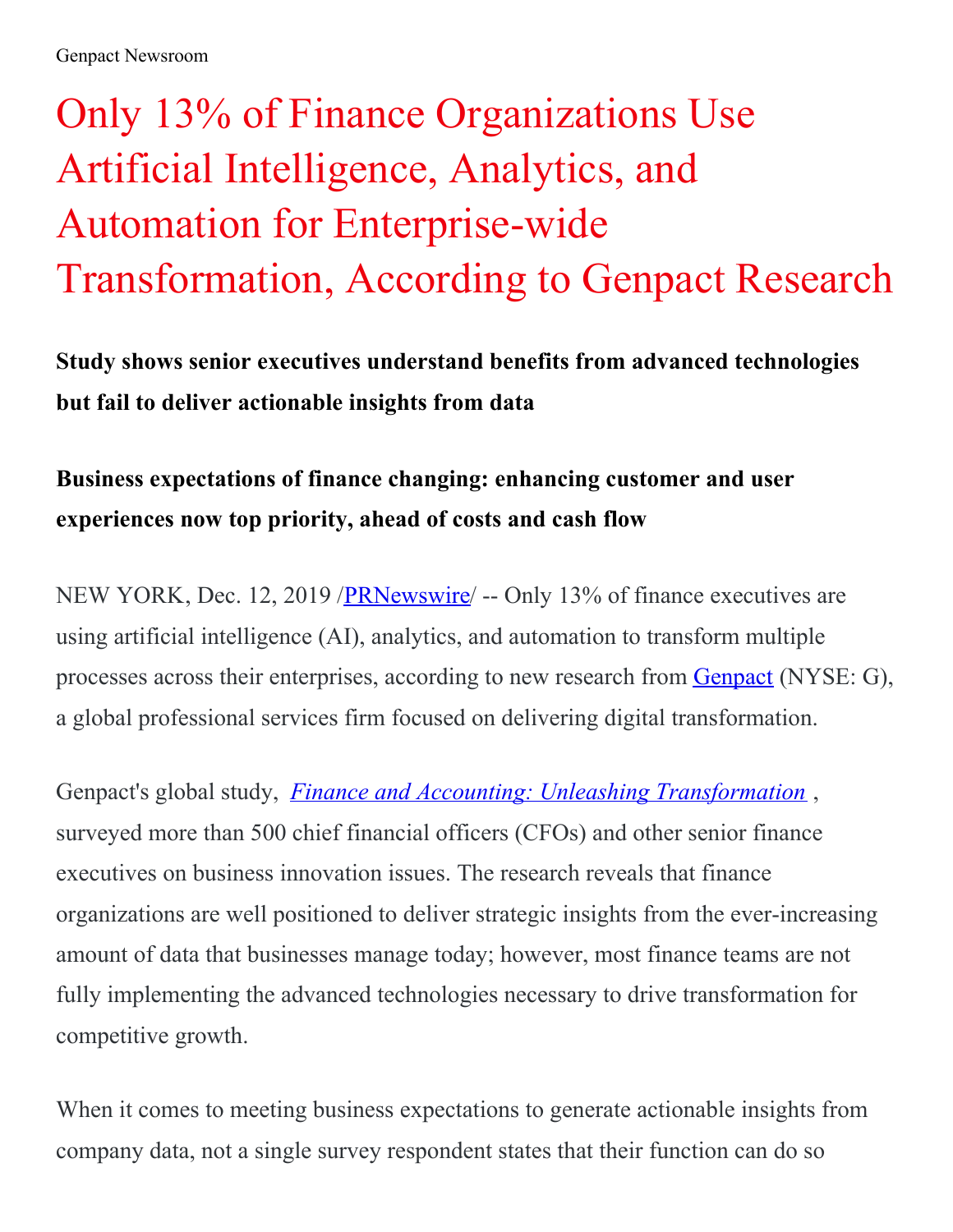significantly; 58% say that finance just somewhat delivers insights. Moreover, none of the executives say they have a structured way to generate predictive insights to meet businesses' changing and varied demands. None also are using AI, analytics, and automation to fundamentally reimagine their finance function.

"Finance organizations can be critical transformation engines for their enterprises, but they're currently not firing on all cylinders," said Katie Stein, chief strategy officer and global business leader, Enterprise Services, Genpact. "CFOs and their teams must champion the change necessary to drive innovation and compete effectively in a datadominated and digital-first world."

Genpact's study reveals that customer experience is the number one corporate priority, ahead of increasing cash flow and driving revenue growth. This is reflected in businesses' expectations from the finance function in the next two years, where enhancing the experience for customers, suppliers, and employees comes out on top. While most survey respondents believe they are somewhat improving these experiences, only 1% say they are significantly meeting this expectation.

To support strategic business goals, the finance function must evolve to become the company's enterprise data guardian. Genpact's research demonstrates that finance organizations are making inroads, with nearly half (49%) agreeing this is their role, although only 7% strongly agree.

Despite, or perhaps even because of, technology-implementation issues, the executives surveyed recognize the importance of embracing AI, analytics, and automation when recruiting talent. The top two skillsets that finance organizations most urgently seek are knowledge of advanced digital technologies and data-science skills, both of which top traditional finance and accounting capabilities.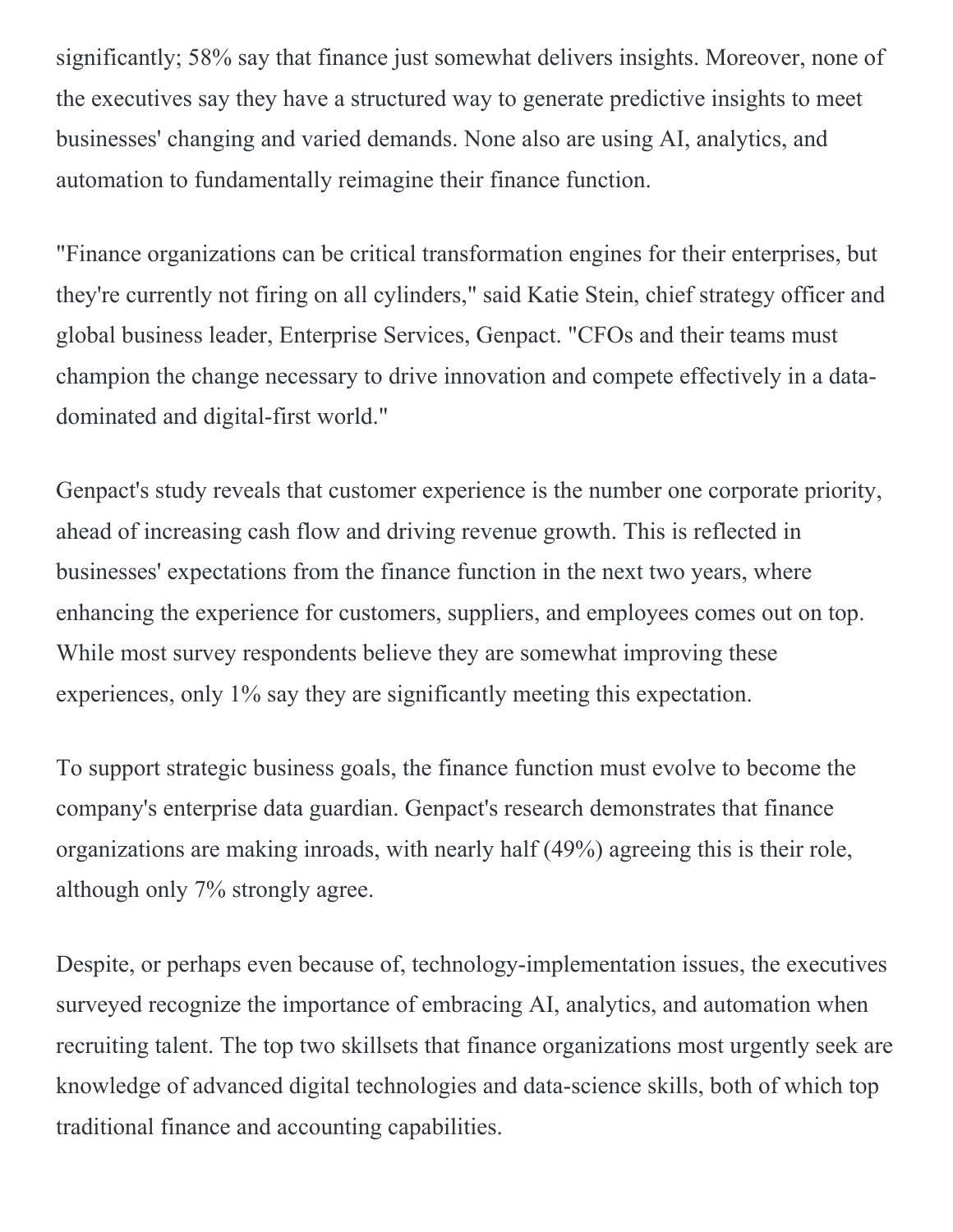"The need for new skills is clear – not just for finance operations alone, but more importantly, for the function to enable enterprise transformation," said Stein. "CFOs and their teams can lead as strategic partners and provide faster, smarter access to critical data. The opportunity is there. It's up to finance executives to implement digital technologies and analytics more effectively, combining their domain expertise to deliver business insights that drive competitive growth."

To learn more, visit Genpact's website for the complete report, *Finance and Accounting: Unleashing [Transformation](https://c212.net/c/link/?t=0&l=en&o=2668638-1&h=294451348&u=https%3A%2F%2Fwww.genpact.com%2Flp%2Ffinance-and-accounting-unleashing-transformation%2F%3Futm_source%3Dprrl%26utm_medium%3Dnswr%26utm_campaign%3Dmult_a_didi_prrl_nswr_cont_na_cxoctv_all_es-ft_x_all&a=Finance+and+Accounting%3A+Unleashing+Transformation)* .

## About the study

Genpact worked with the research firm Longitude to conduct the study via an email invitation and online survey. The study represents views of 516 C-suite and senior finance executives at companies across 11 countries: United States, United Kingdom, Japan, Australia, Norway, France, Germany, Netherlands, Sweden, Switzerland, and Denmark. Respondents work at companies with revenues from \$500 million to over \$50 billion. Of the surveyed executives, 25% are chief financial officers.

## About Genpact

Genpact (NYSE: G) is a global professional services firm that makes business transformation real. We drive digital-led innovation and digitally-enabled intelligent operations for our clients, guided by our experience running thousands of processes primarily for Global Fortune 500 companies. We think with design, dream in digital, and solve problems with data and analytics. Combining our expertise in end-to-end operations and our AI-based platform, Genpact Cora, we focus on the details – all 90,000+ of us. From New York to New Delhi and more than 30 countries in between, we connect every dot, reimagine every process, and reinvent companies' ways of working. We know that reimagining each step from start to finish creates better